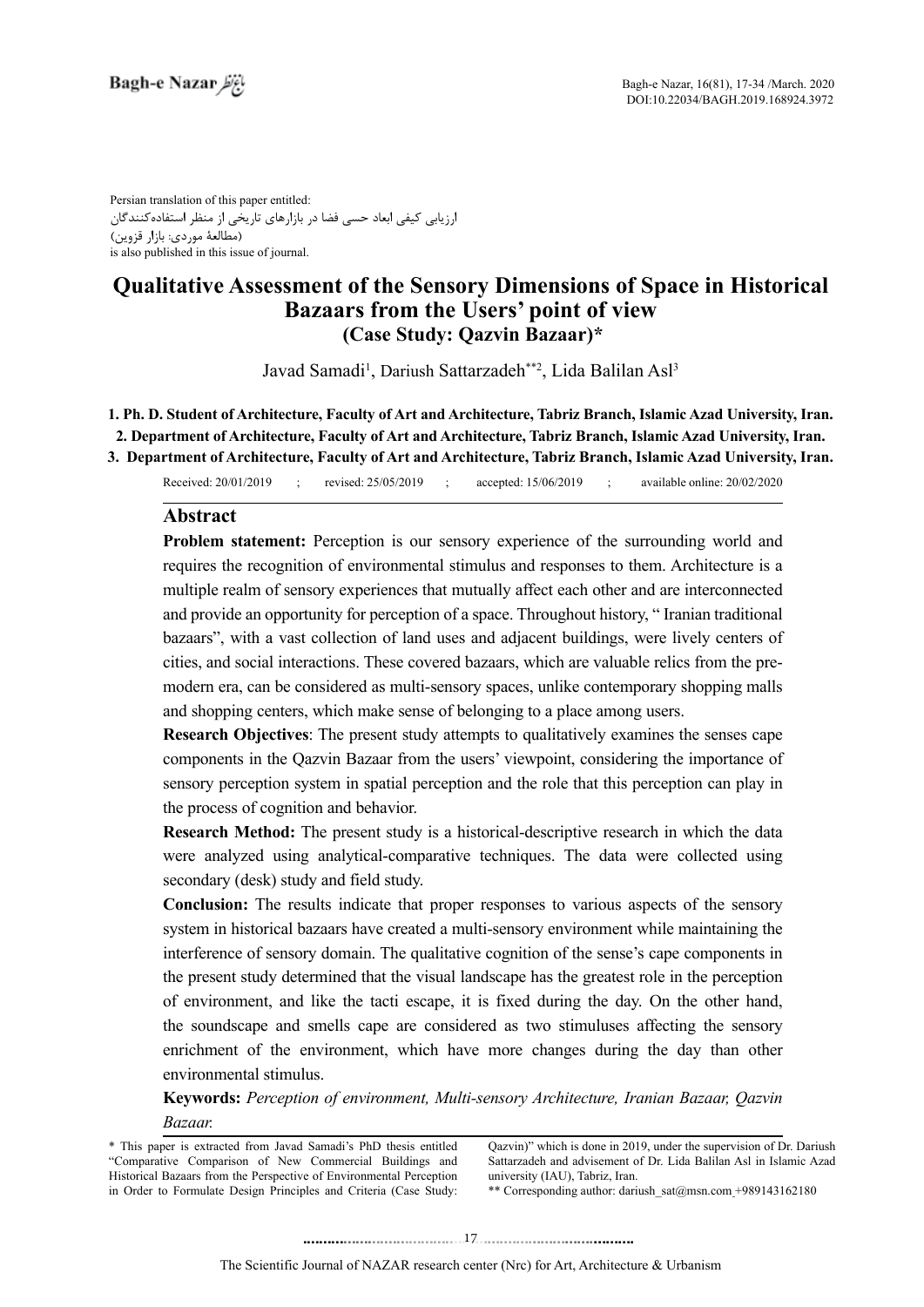# **Introduction**

### **Problem statement**

In the pre-modern period, urban space had fixed elements that comprised the structure and backbone of traditional cities. These spaces, including citadel, fortress, gate, city wall, and bazaar, etc., were of spaces that were tied with people's lives and livelihoods. Among the spaces available, public spaces are of great importance because they represent the domination of these thoughts. Commercial spaces, such as shopping malls, bazaars, passages, shopping streets, etc., are considered as public spaces and also, the result of the changes and developments of these thoughts (Habibi & Mahmoudi Patti,  $2017, 44$ ). Throughout history, "traditional Iranian bazaars" with a wide range of uses and adjacent buildings, were an active center of the city and used for social interactions. In these bazaars, in addition to economic exchange, many social, religious, and even political events were used to take place. The bazaar was the most important communication axis and urban space in ancient Iranian cities. Like other phenomena, bazaar initially has a simple form and function, but it has gradually changed according to the spatial and temporal needs (Abbasi; Habib& Mokhtabad, 2015,  $291$ ). As the importance of religion increased in society and government and commercial relations developed during the Safavid period, the bazaar has been considered as the most decisive and most significant urban element in the history of Iranian urbanism, and has always been paid attention by citizens and rulers. Gradually, with the advent of modernism in Iran, historic centers and valuable textures of cities have been evacuated and these centers have been degenerated, resulting in the decline and degeneration of traditional Iranian markets. These bazaars, due to various uses and special architectural features, seem to have multisensory environment, which has effective in creation of the sense of belonging in this space. Today, there is no such a sense of belonging in contemporary passages.

In the various definitions of perception, the creation of meaning, the meaningfulness of sensory findings as well as the subjectivity of the perceptual process play a core role. From this perspective, perception means a mental or psychological process that is responsible for selecting and organizing information and ultimately, making them meaningful (Iravani  $\&$ Khoda Panahi,  $2018$ ,  $25$ ). In fact, perception is our sensory experience of the surrounding world and requires the recognition and understanding of environmental stimuli, as well as responses to these stimuli. Through perceptual process, we obtain information about the environmental elements that are vital to our survival. Perception is not only our experience of the world but also allows us to be active within our environment (Abbasi et al.,  $2015$ ,  $296$ ). In the sciences on perception and understanding of the environment, it is emphasized that those systems directing the environment and human's perception are of great importance. Environmental perception is a "subjective and objective" process that is achieved by interacting with the environment. This process has a dynamic nature and can lead to a sense of place in the environment.

Therefore, considering the importance of the sensory perception in spatial perception and the role of this perception in human's cognition and behavior and using the psychological findings on perception, the present study attempts to qualitatively study the sensory perception process in Iranian historical bazaars (case study: Qazvin Bazaar). In fact, the results of the present study can represent the role of human senses in meaningfulness of historical bazaars, and also, they can be used to design architectural patterns for new business centers considering the human's perception of the environment and its effect on creating a sense of belonging to the environment.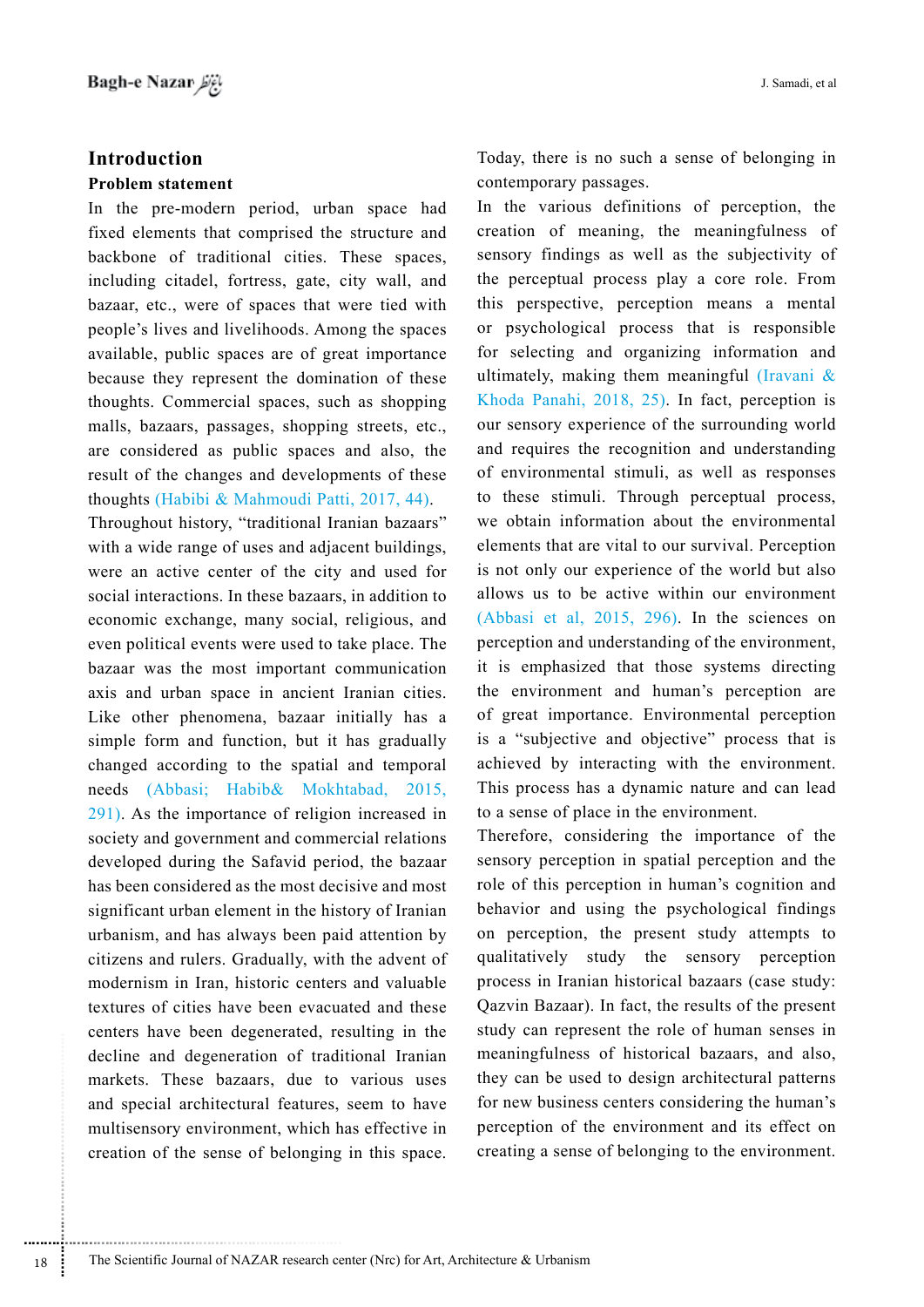# **Research question and hypothesis**

According to the problem statement, the main question raised in the present study is:

How did sensory dimensions of space in Iranian historical bazaars affect the process of recognition and perception and thereby...the sense of place? To answer this question, the following hypothesis is raised:

Due to a multi-sensory environment in the Iranian historical bazaars, human's senses were stimulated and his cognition and behavior were .influenced

## **Research background**

Literature review of the research background shows that there are limited quantitative studies on the sense's cape components in historical bazaars and their role in the cognition of these spaces. In the following, the most important studies and their findings are presented and analyzed:

Abbasi et al.  $(2015)$ , in their study, developed some principles and criteria for spatial perception of the architecture of Iranian traditional bazaars. The results of this research were about the characteristics of the functional system of the Iranian bazaars, the conceptual model of the physical system, the perceptual system of the Iranian bazaars, the conceptual model of the perceptual system, the semantic system of the Iranian bazaars and the conceptual model of the semantic system. Finally, a comprehensive conceptual model of spatial perception of Iranian traditional markets has been described.

Lotfi and Zamani  $(2015)$ , in their research, investigated the role of senses cape components in the quality of community spines in Aligholi agha Spine, Isfahan. The results of this study showed a significant relationship between the senses cape components and the quality of community spine. Accordingly, the sense of time was the most effective indicator and had the greatest effect on the quality of community spine,

followed by tacti escape, smells cape, visual landscape, soundscape, and tastes cape.

Salehinia and Niroumand Shishvan  $(2018)$ , in their research, explained the role of sense-based environmental perception of the passageway of senses cape components in the quality of sensory-New Arg of Tabriz. The results indicated that there is a positive and significant correlation between the senses cape components and the quality of sensory perception of the passageway of New Arg of Tabriz. Accordingly, the senses of touch, hearing, taste, smell and sight, had the greatest role in perception, respectively.

In the present article, it is attempted to evaluate the quality of the sense's cape components in the historical Qazvin Bazaar from its. Users' view of points. So, the concept of perception of the environment and its process are discussed in brief. Then, sense of environment, senses cape and its components are introduced to be evaluated in the historical Qazvin Bazaar, in order to recognize the components of sensory perception in Iranian bazaars  $(Fig, 1)$ .

# **Theoretical Foundations**

with the environmental perception<br>
of environmental perception<br>
ss<br>
a process mechanism that is<br>
the sensory organs are stimulated<br>
enter (Nrc) for Art, Architecture & Urbanism<br>
19 An individual's perception of the universe and how he interacts with it are of the important issues considered in the design of architectural works. Since an individual's perception of the universe forms the level of interaction between him and the universe, it is necessary to know the levels and stages of his perception to enhance the quality of architectural works and urbanization (Taghdir, 2017, 49). The topic of sensory perception is important because our surrounding world contains information and stimuli and it is necessary to recognize these concepts in order to better interact with the environment (Atkinson,  $2012, 11$ 

# **• The concept of environmental perception** and its process

Perception is a process mechanism that is related to how the sensory organs are stimulated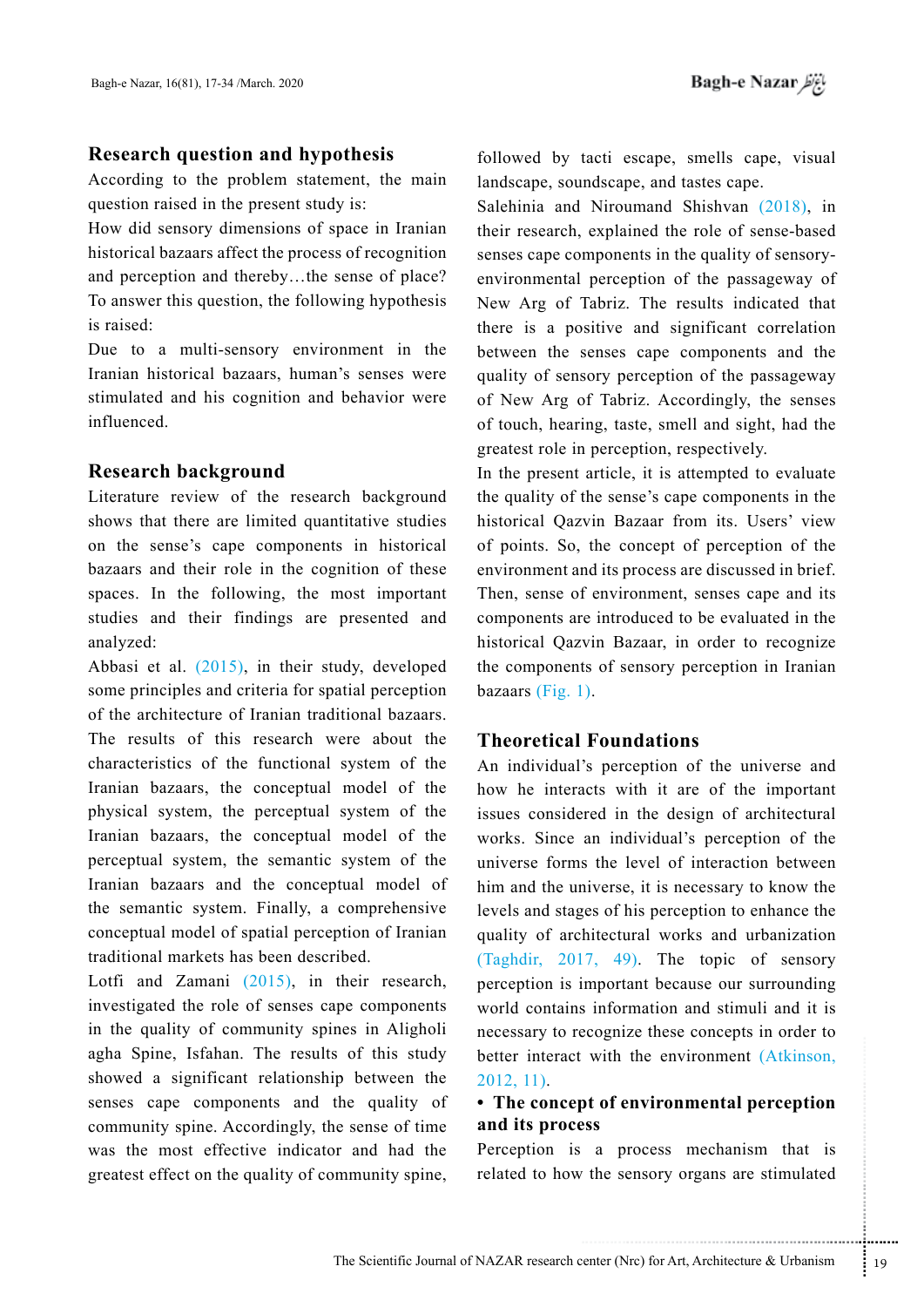

Fig. 1. The theoretical framework of research. Source: Authors, 2018.

and information is gathered, and the cognition is the internal mechanism of the process, and how individuals' previous experiences, psychological factors such as motivations, values and personality (introversive or extroversive) influence the interpretation  $\sigma$ f sensory information (Shahcheraghi, 2009, 4). People need to get and understand this information to properly communicate and interact with the surrounding physical environment. Perception of the environment is a process by which a person chooses the necessary data from the environment based on his needs (Sharghi; Ma'atof & Asadi, 2017, 78). Therefore, we evaluate (recognize) the environment and conditions, and behave in a specific way through complex mental processes. based on the information we get from the environment (feeling) and analyze (perception) (Pakzad & Bozorg, 2012, 54).

Of course, an individual is not inactive and apathetic in the perceptual position. The formation and deployment of early perceptual schema since birth due to diverse environmental

stimuli provide the first perceptual experiences for humans (ibid. 138). In general, it can be said that what our sensory receptors have received from the surrounding environment is interpreted by the brain. This action is called perception and leads to recognition. In fact, the perception is the stage between feeling and recognition of the environment. The feeling is the external mechanism (Fig.2). Recognition is an internal mechanism. Perception is the stage between these two external and internal mechanisms. For this reason, a part of the perception based on the environment is similar among people, but another part of the perception, which is based on the individual's brain and mind processes, is completely personal and unique (Shahcheraghi & Bandar Abad, 2015, 177).

# • Perception of the environment and multisensory architecture

Humans live in a multisensory environment that is surrounded by sights, smells, sounds, tastes, and touch phenomena, and the way in which these stimuli are experienced helps us understand our surroundings (Mount & Cavet, 1995, 52). The development of multi-sensory environments began in the 1970s (Hazreena,  $2010, 26$ ). These developments were used more in the field of learning environments and some debates on growth psychology raised. Anatolie Olds, child psychologist, refers to this process in children and states that children are in the environment and enjoy elegance in color, light, sound, smell, tactile sensation, texture, volume, movement, form and rhythm around themselves (Hanachi & Azadarmaki, 2012, 91). Among the architectural phenomenologists, the attention to "multi-sensory perception" was first introduced and described in a classical and coherent manner by Pallasmaa, and Steven Holl's reflections on the special presence of hearing and tactile senses. referred to as "phenomenal zones" (Holl, 1994), should be influenced by him.

Architecture is a multiple realm of sensory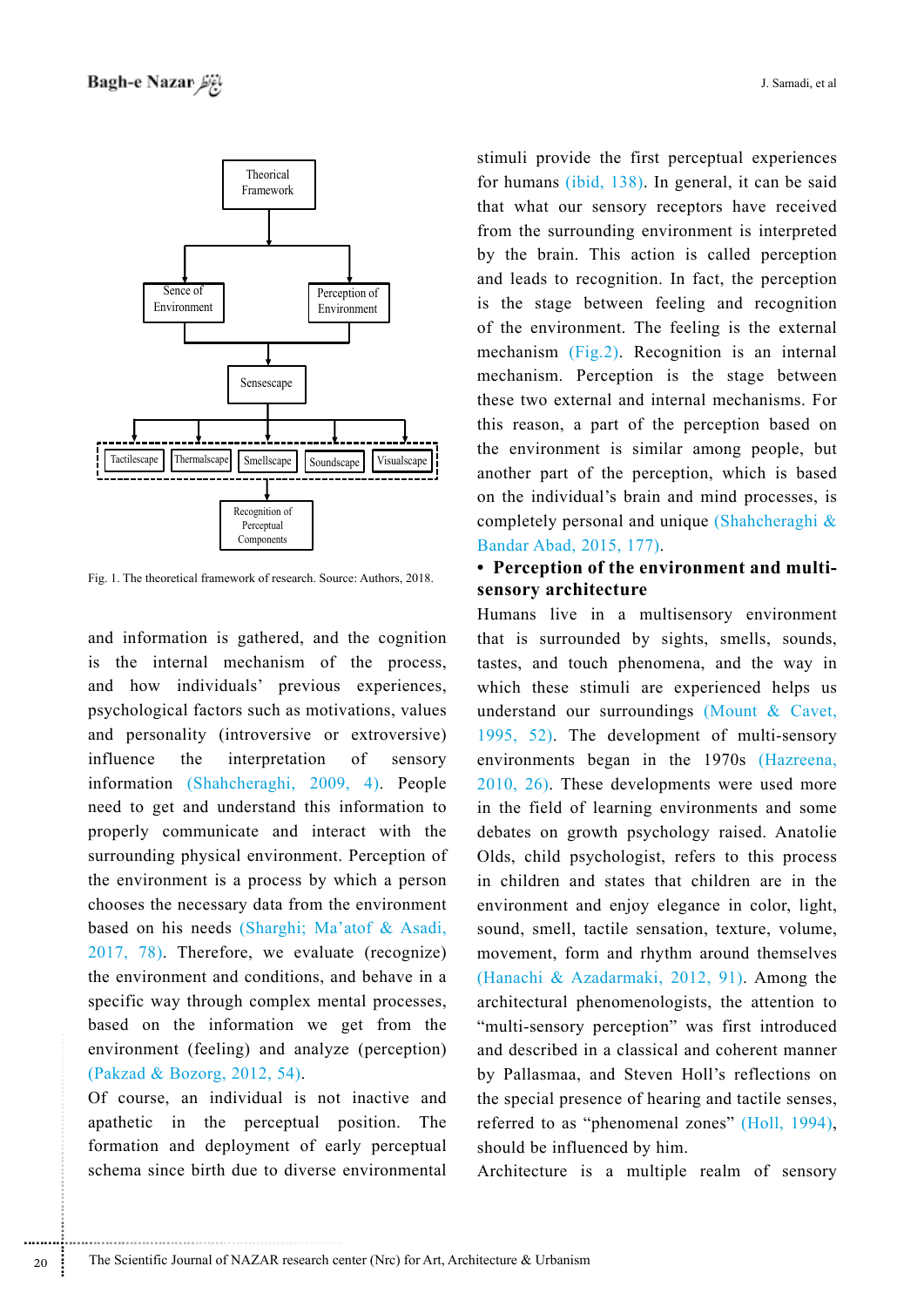



Fig. 2. The internal and external mechanisms of perception. Source: Shahcheraghi & Bandar Abad, 2015, 177.

experiences which mutually affect each other and are interconnected. This means that architecture is not merely an image of five classic senses. sensory, the qualities of space, material and Tactile experience in architecture is multiscale are coordinately divided between eyes, ears, nose, skin, tongue, body and muscle. This " multi-sensory architecture" is found in historic gardens, especially in Iranian gardens, and today it is used in the design of healing gardens in the hospitals using seven principles, and such environments can help to shorten the recovery of patients (Shahcheraghchi & Bandar Abad, 2015, 174).

According to Plasma, each tactile experience in architecture is multisensory. Accordingly, he raises the interaction of sensory perception vs. visual perception. According to him, tactile sensation has existed in historical architecture and was emphasized, but with the advent of modernism, a deep gap emerged within the realm of sensory perceptions. This view can be known consistent with Gaston Bachelard's, a French philosopher, approach to the "polyphony of sensory perceptions" (Sohangir & Nasir Salami,  $2017, 496$ .

# **-** Senses cape

According to its definitions, perspective/image is a product of human interactions with the environment in outer spaces  $(Berk, 2008)$  and an expression of the reality of human living space,

which is understood by the user (Mansouri,  $2004$ ). The city is a realm of landscapes and sensory opportunities that change with respect to time, space, culture and traditions and in which one interacts with the ground he defines his place in it (Picker,  $2003$ ). Although the first encounter with space is considered as a visual experience, and perception of space usually begins through appearances and evidences, visual qualities are only one of the spatial qualities of the environment (Lotfi & Zamani, 2015, 44). In other words, although sight is the most important sensation in perception, sound, odor, temperature, balance, direction, material and texture of the elements defining a space play an important role in this process.

Considering that at this stage,<br>information is perceived in the form<br>cape, soundscape, smells cape, tastes<br>i escape by the main five senses,<br>e senses cape of the environment<br>& Zamani, 2015, 45).<br>All and all and the environ In the process of perception of environment, there is a mutual relationship between the characteristics of the urban environment and perception, recognition, evaluation and behavior of human beings (Golkar,  $(2008)$ . Golkar categorizes the components of environmental quality in three main categories: functional components (behavior settings, safety, security, compatibility, etc.), aesthetic experimental components (physical quality, sensory perception quality, mental perception quality), and environmental components (climate quality, sounds, odors, ecosystem efficiency and ecosystem balance, and pollution reduction). In general, it can be said that all senses are active in perception of the perspective phenomenon (Daviran; Khodaei; Gholami & Daneshvar., 2012:  $48$ ; Moini, 2012, 28). At the stage of perception, the geometry and perceptible characteristics of an urban environment, such as visual, sound, tactile, and smell characteristics, are subjected to human senses, and Galkar called this set of characteristics "cityscape". Considering that at this stage, environmental information is perceived in the form of visual landscape, soundscape, smells cape, tastes cape, and tacti escape by the main five senses, they shape the senses cape of the environment together (Lotfi & Zamani, 2015, 45).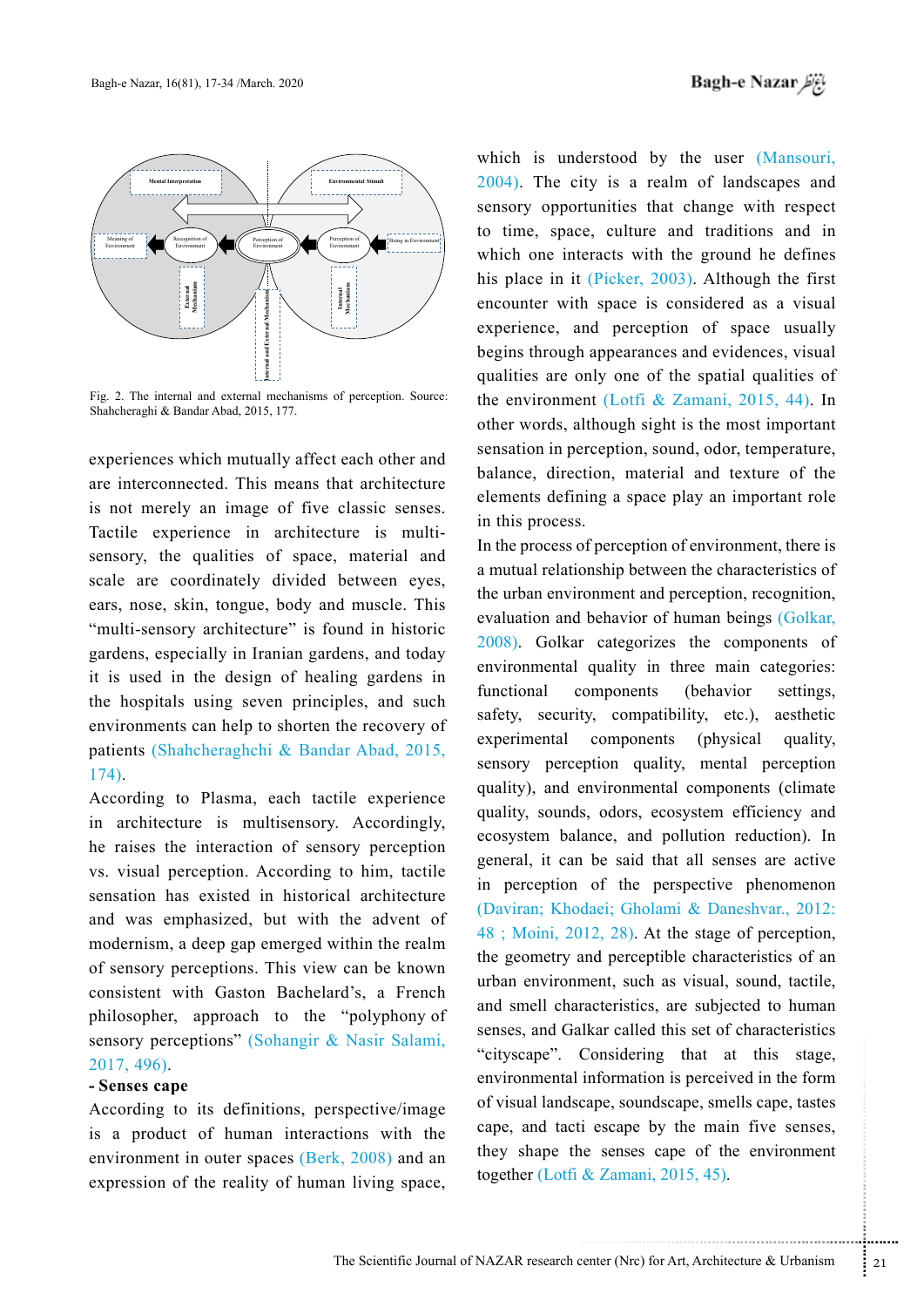## **Soundscape -**

The sound is a change in the air pressure caused by the wave motions of air molecules, resulting from the vibration of objects. While sound has a physical nature, noise is a psychological concept and defined as undesirable sound (Mc Andrew,  $2013$ ,  $94-98$ ). Audible space has no specific boundaries and emphasizes space itself, rather than the components in space. Audio coordination is temporal, while visual coordination is spatial, so hearing is an unexplainable and passive sense. Sound induces a dynamic sense and helps the person to understand the sequence of time and the scale of space; therefore, as compared to sight, auditory perception is generally poor in information and rich in senses  $(Carmona: Tim: Oc & Tiesdell, 2003, 88)$ .

## **-** Smells cape

Our sense of smell can provide us with a strong perception of place and position. Smells can distinguish the experience of the city from that of the village. As discussed earlier, it's more difficult to describe the sense of smell in contrast to the senses of sight and hearing. In describing the visual dimensions, metaphor can be used and imitation can be used to describe the auditory dimensions. So, we resort to intra-society relations to describe the smells cape. Since consciousness and language are closely related, one can understand why this smell information plays a major role in unconsciousness

# $(Campbell, 2002)$ .

# **-** Tacti escape

Tactile is the first sensation with which we communicate with the world. Such a communication is performed through hands, legs, lips, face, and skin (Degen,  $2008$ ). The environment is experienced during a continuous movement of the subject by touching and perceived texture of the environment such as the coldness of the cement and the roughness of the pavement. Using tactile sensation, an individual becomes aware of the heat and quality of the surrounding surfaces, thereby the sense of place and being in the world (Roadway, 1994). Therefore, all the information received obtained from an

environment by the tactile sensation, including heat and cold, roughness and stiffness, pressure and the level difference shape the tacti escape of the .environment

#### **landscape Visual -**

Visual landscape or image is what is seen in the urban space (Lotfi & Zamani, 2015, 45). Sight is the last evolved sensation and is the most complex sense. More information is sent to the nervous system through the eyes and much more information is received by the eyes as compared to hearing and touch. The information gathered by a blind person in an open space is limited to a circle of twenty to one hundred feet while a sighted person could see stars  $(Hall, 2006, 5)$ .

#### **- Thermal landscape**

One type of receptors in the skin is thermoreceptor. Thermoreceptors are neurons with their free ends located just below the skin (in the dermis of the skin). The thermal sensation also regulates body temperature. Human skin is very sensitive to temperature and detects a change of less than  $1^{\circ}$ C under normal conditions (Atkinson,  $2012$ ,  $276$ ). The feeling of cold and warm in different parts of the skin depends on the cold and warm spots on the skin. The comparison between these points shows that the cold spots are more than warm spots (Iravani & Khoda Panahi, 2018, 94).

The important thing about the cold and hot sensations is sensory thresholds. In the sense of touch, like other senses, there are thresholds. The thermal thresholds play an important role in the utility of experience of space. We are not comfortable in spaces where have the feeling of too much heat or cold despite their visual beauty, and we will not have any tendency to be there. To do this, it is required to provide climate comfort (Taravat,  $2013, 55$ ).

# **The conceptual model of sensory per-<br>
<b>ception** in Iranian traditional bazaar

The quality of environmental perception is achieved through the components that by identifying the functions and effects of each of the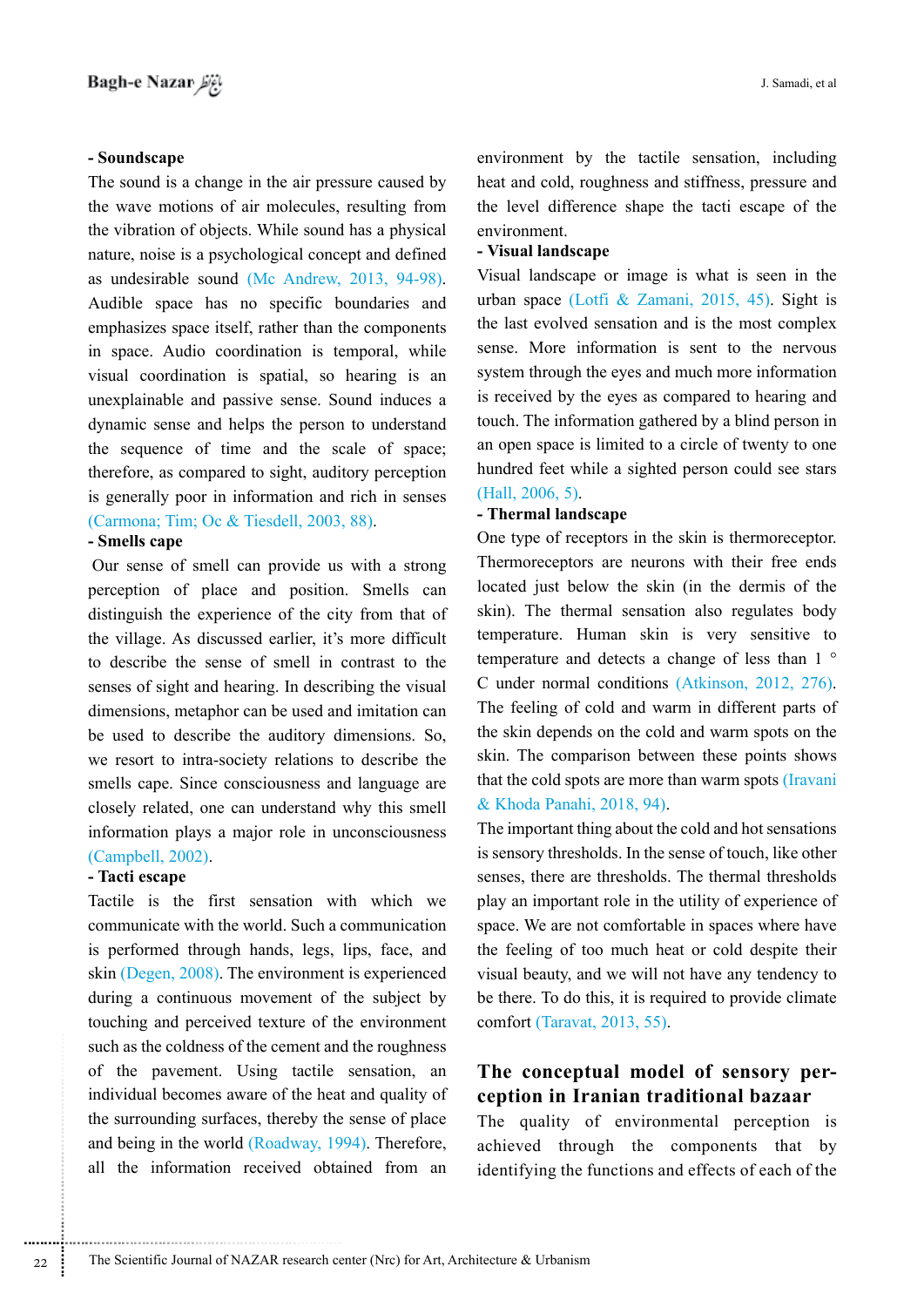components, some solutions to assess the quality of architecture and urbanization and suitable patterns for designing new business centers in the contemporary era can be achieved. After studying the principles of sensory perception of the environment and perceptual sensory systems in Iranian bazaars, it is attempted to evaluate these principles in Iranian traditional bazaars, in order to recognize the sensory components in these bazaars from the users' point of view.

Since there are limited studies on the assessment of sensory perception and factors affecting it in the Iranian bazaars, in this section, a conceptual model is explained to assess the obtained perception of the architecture of Iranian bazaars by studying the theories proposed in the field of environmental quality and identifying their effects on perceptual indicators of these spaces.

The conceptual model of the perceptual system of the Iranian bazaar is based on the creation of sensory richness in the environment, with

emphasis on all senses, ...the creation of the quality of inviting and the provision of the ground for reflection and thought in a person, the attention to the sensory, form and symbolic aesthetics, the creation of a mental image and the emphasis on memory, the emphasis on meaning, the attention to ordering of the senses and the provision of the ground for acquirement of knowledge in the environment  $(Fig. 3)$ .

# **Method**

Since in the present study, it is attempted to fundamentally investigate and describe the process of perception and all its components by looking at the references on the Iranian bazaars, this study is a historical-descriptive research in which the data are analyzed using the analytical-comparative techniques.

**• Introduction of the statistical population** In the present study, the statistical population included all users of the Qazvin bazaar, including



Fig. 3. Recognition of sensory perception components in Iranian traditional bazaars. Source: Authors, 2018.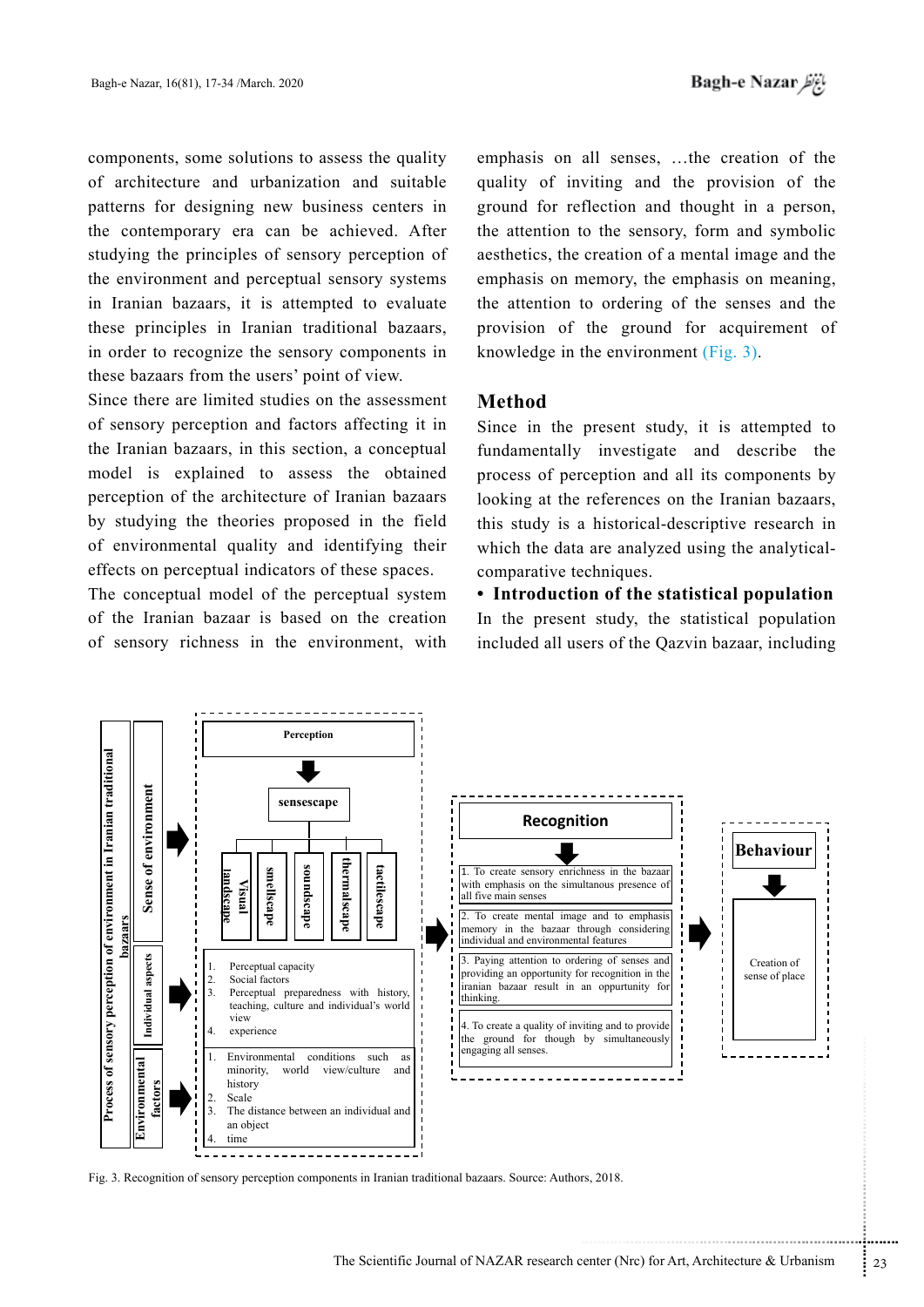marketers and pedestrians, in November 2013. The samples were selected using a random sampling method. Considering the number of shops along the studied path and the inconstant number of pedestrians, the sample size was estimated to be 237 persons using the Cochran formula. Due to the possibility of the lack of proper response during the research or the withdrawal of some samples, the sample size was considered to be  $250$  persons. Finally, the point of views of  $227$ persons were investigated. Regarding the fact that a large number of participants did not have enough information about the research topic or have a low level of education, the researcher accompanied and guided them as follows: at the studied station, they were asked to introduce the senses cape components and score them based on a 5-point Likert scale.

# **• Research procedure**

In the present study, the sensory symbols of space were qualitatively and quantitatively investigated and assessed and cognition was performed at three stages. In the first stage, the body, activities and land use in the studied areas has been studied. In the second stage, sensory recognition of space in the time dimension was investigated using spider sensory of space. These diagrams were plotted diagrams, in order to evaluate the being multiusing the scores of the sense's cape components, which given by the participants. This stage is a nearly complete set of effective environmental stimuli during a period (one month). A period of one month was selected due to the variety of social events and activities and thereby sensory events occurring within a month. However, it is necessary to investigate the senses cape components of the environment during a shorter period time and in the spatial sections. Thus, in the second stage, the descriptors of the senses cape components were qualitatively investigated from the users' point of view (Table 1).

## **study Case**

............................................................

In the present study, Qazvin Bazaar was selected

as a case study. The Qazvin Bazaar is a historical bazaar located in the district  $1$  of Oazvin municipality and in the historical texture. Its total area is fourteen hectares.

In order to carry out the research more precisely, and due to the limitations for doing field study at differ e nt times and in different places, a part of the Qazvin Bazaar, including forage-<br>sellers R a steh<sup>1</sup>, tanneries Rasteh, sieve makers part of the Qazvin Bazaar, including forage-Rasteh, p o llen Bazaar, chahar suq, draperies Rasteh, coppersmiths Bazaar, and ultimately the Nabi mosque, was considered as a case study. eastern entrance of the al-Nabi mosque and al-According to the maps below, studying the sensory dimensions of the space was limited to space with an area of 1200 square meters.

# **Findings and discussion**

# **• Preliminary field study and recognition** of the sensory dimensions of space

Cognition is the first step in this methodology and research. At this stage, the body, activities and land use in the case study are investigated. Figures 4 and 5 show the land uses, the access hierarchy and activities in the case study. In the next step, sense walking of environmental stimuli in the case study and in the given period by the users is investigated. At this stage, due to the complexity of sensory changes in the environment at different time intervals, it was tried to study the environmental stimuli with longer lastingness. The visual and tactile stimuli are recorded easier due to their longer lastingness. Other environmental data such as smell and sound stimuli have more variety and shorter lastingness, and can range from the smell of perfume used by the pedestrians to the smell of a restaurant or a perfumery, so these senses are different both in terms of lastingness and sources. Based on this map, environmental data was categorized into five categories: visual, touch, auditory, thermal and chemical and in four-time categories of periodic, rhythmic, temporary,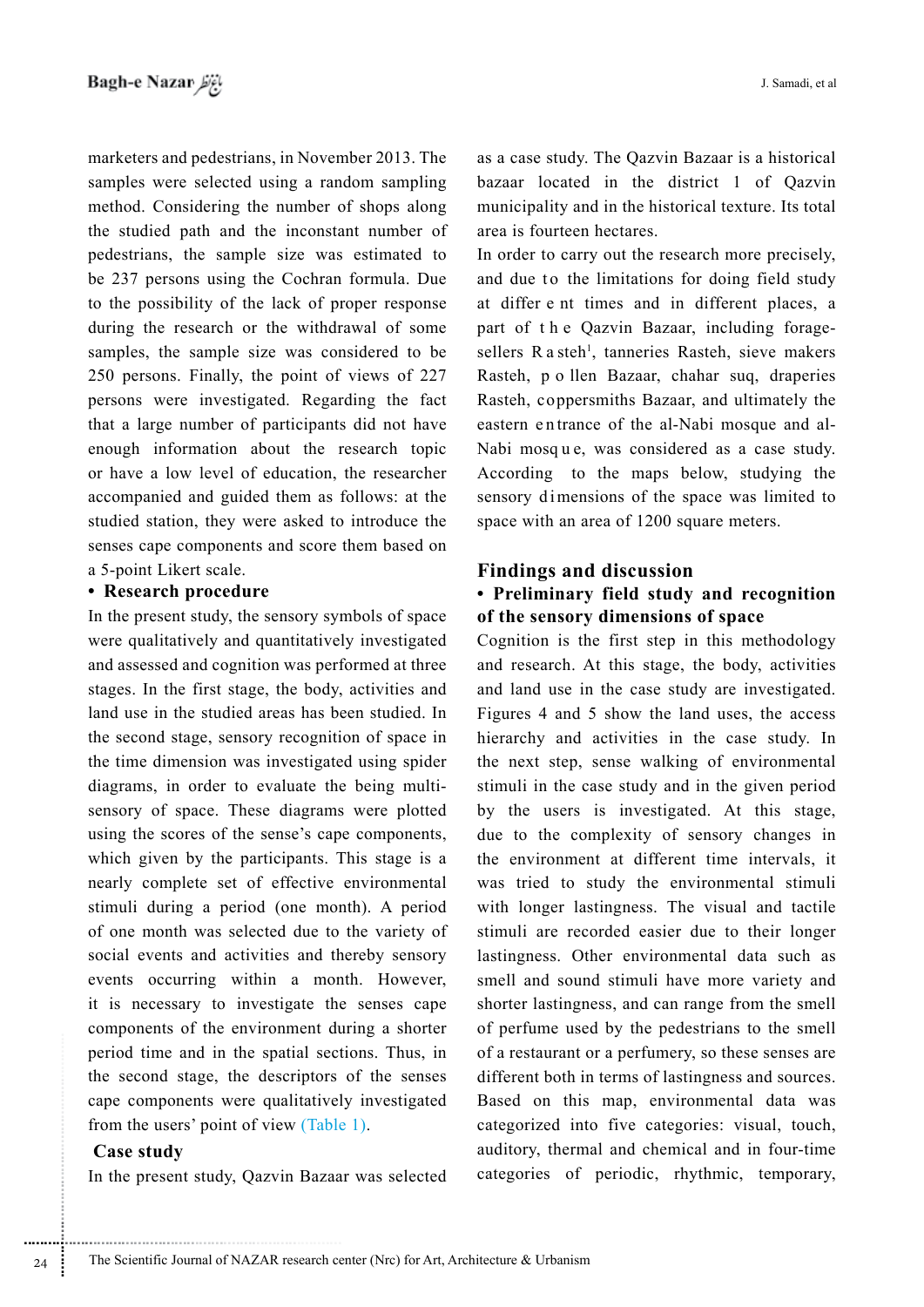| education     | <b>Statistical population</b> |               | Diploma and Associate Bachelor<br>lower level de- degree<br>grees |      |      | Master's degree<br>and higher |
|---------------|-------------------------------|---------------|-------------------------------------------------------------------|------|------|-------------------------------|
| Gender        | Male                          | Number        | 39                                                                | 10   | 40   | 14                            |
|               |                               | $\frac{0}{0}$ | 46.5                                                              | 86.5 | 46.5 | 40                            |
|               | F e                           | - Number      | 45                                                                | 3    | 46   | 21                            |
|               | male                          | $\frac{0}{0}$ | 53.5                                                              | 13.5 | 53.5 | 60                            |
| Total         |                               | Number        | 84                                                                | 22   | 86   | 35                            |
| $\frac{0}{0}$ |                               | 37            | 9.5                                                               | 38   | 15.5 |                               |

Table 1. Dispersion of the statistical population in gender and education. Source: Authors, 2018.



Fig.4. The limits of case study in the Qazvin Bazaar, Path 1. Source: Authors, 2018.

and permanent. These environmental data were collected randomly over a period of one month.

**• Recognition of the sensory dimensions of** space in the time dimension in the Qazvin

## **Bazaar**

is section, the difference between<br>Iranian traditional bazaars and the<br>business centers becomes more<br>therefore (Nrc) for Art, Architecture & Urbanism Perhaps, in this section, the difference between the design of Iranian traditional bazaars and the contemporary business centers becomes more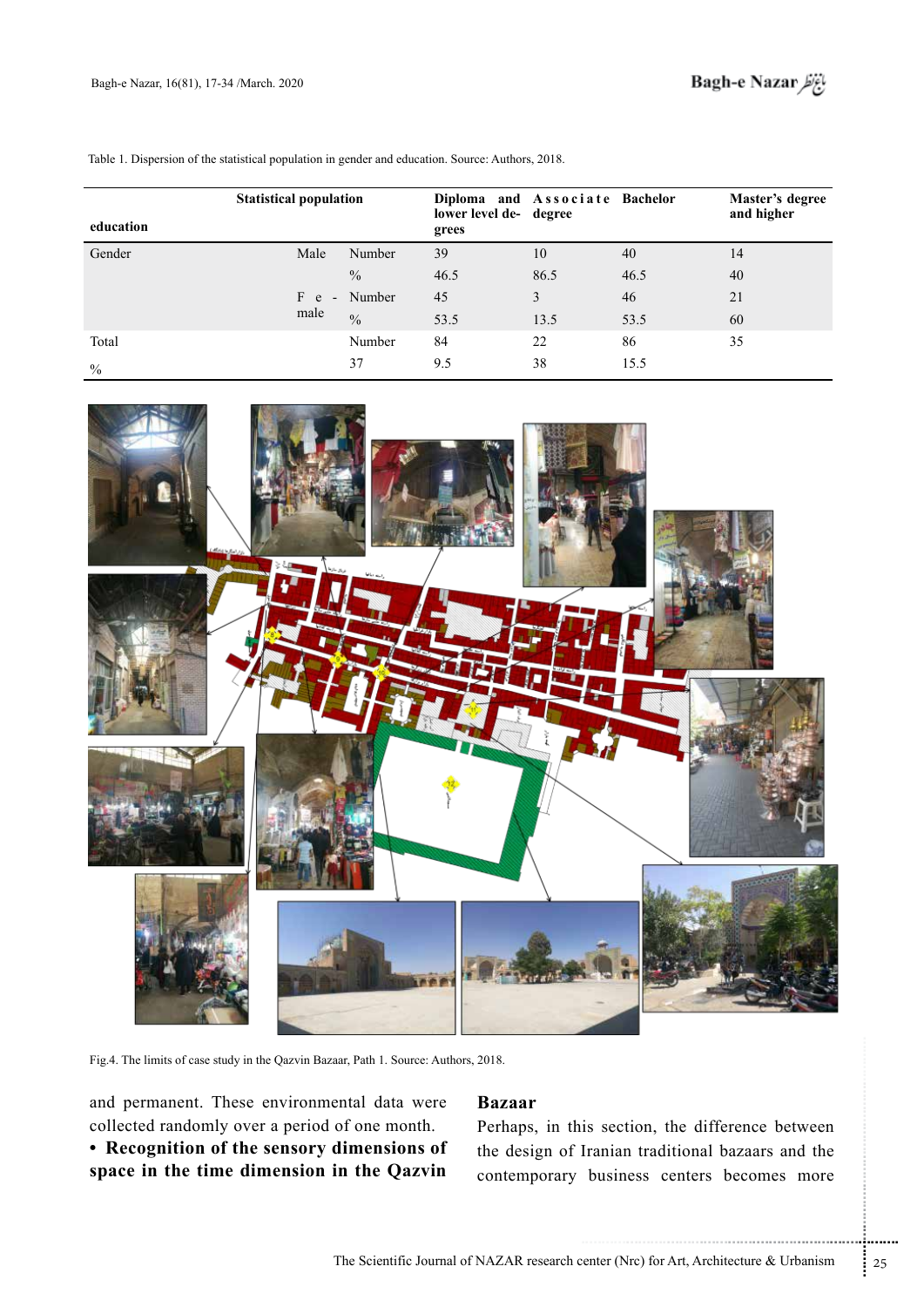

Fig.5. The limitations of case study in the Qazvin Bazaar, Path 2. Source: Authors, 2018.

obvious. The purpose of the design was to create. a space based on a comprehensive design that was perceived and experienced repeatedly by users. In order to examine the dimension of time, it is necessary to consider sensory stimuli in the fourth dimension, namely, "time". Therefore, being multi-sensory of the studied samples were evaluated in the period from  $8:00$  to  $18:00$ (according to the working time of samples and season). This taking note was performed at 2-hour intervals and displayed using spider diagrams. The symmetry of the diagrams represents the being multi-sensory of space. Figs. 6 to 11 show sensory perceptions at different times in the Oazvin Bazaar.

The results of the sensory register in the dimension of time shows what sensory changes have occurred over time in the area covered and how much they can affect human perception of the environment

Since there is various land uses in the bazaar which overlap their activities, there are different components of senses cape (sensory variety)

in the market at different hours of the day. The forage-sellers Rasteh and chahar sug, due to the variety of land uses in them and the traffic of different people including buyers, shoppers, carters, are more multi-sensory. The activity in this Rasteh starts earlier than the rest, depending on its type of land use, and continues until the end of the night. Other parts of the case study have lower sensory density. The path ends with the coppersmith bazaar and the western entrance of the al-Nani mosque and al-Nabi mosque. This path is more attractive to other paths in terms of senses cape components because the user reaches a peaceful destination (al-Nabi mosque) after crossing the noisy path. The occurrence of each of the behaviors in spatial, temporal, and activity settings has its own unique sensory characteristics that give special variety and attractiveness to space.

An analysis of the relationship between the dimension of time of activities and the being multi-sensory of space indicates that increasing activities makes the space more multi-sensory.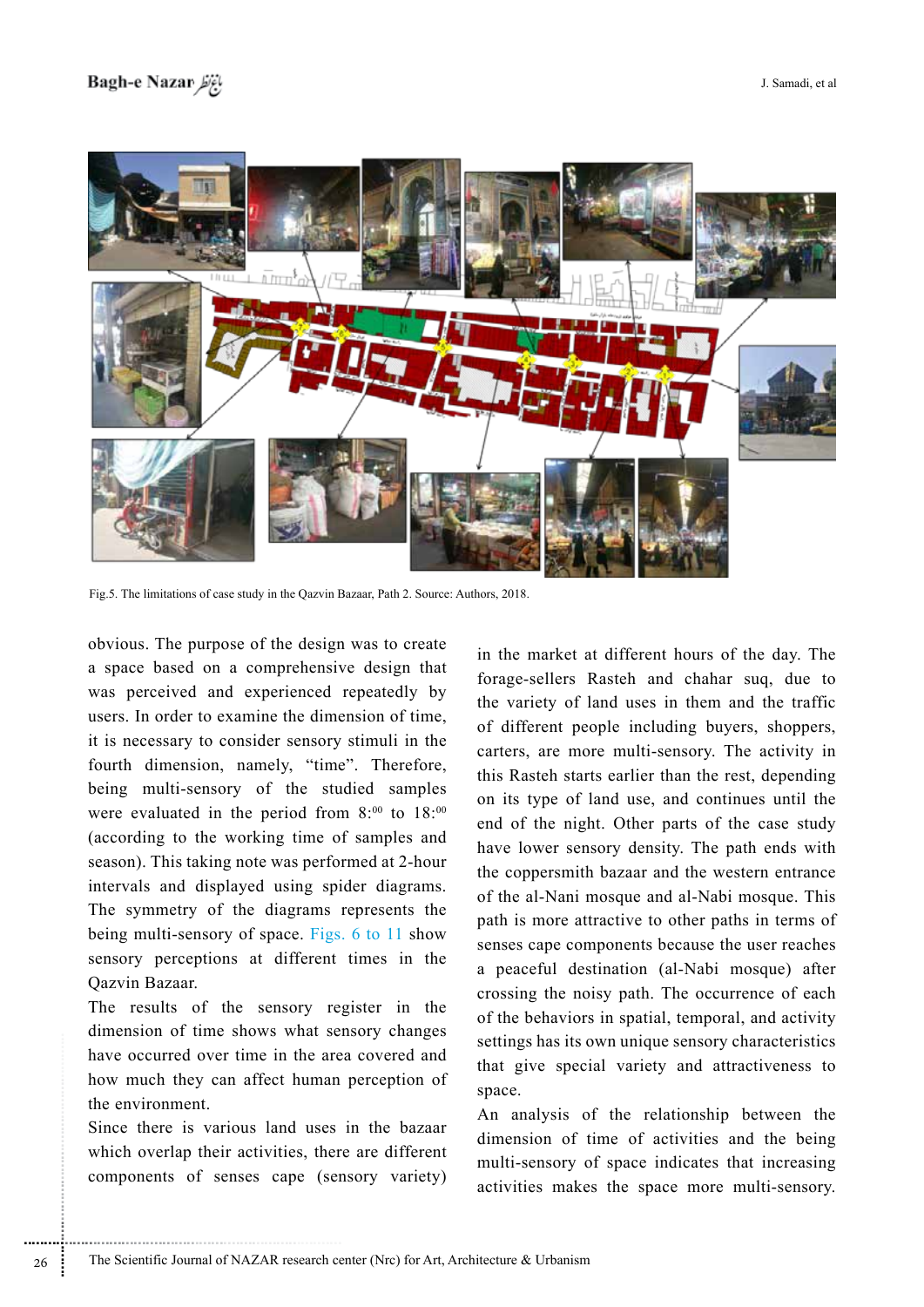

Fig. 6. Sensory register at 8:00 am. Source: Authors.



Fig. 7. Sensory register at 10:00 am. Source: Authors.



Fig. 8. Sensory register at 12:00 pm. Source: Author.

For example, between  $10:00-13:00$  and 17:00-19:00, the number of sensory stimuli and their variety increase, resulting in a more multi-sensory environment. Smells, a small change in space, affect the senses cape components. For example, at noon and in the evening, when restaurants start to work, chemical stimuli are affected. The sunset time was at  $17$ :<sup>30</sup> (sense walking was done in the fall), has a very important characteristic. At this time, with diminishing illumination, the visual sensory dimension of space, that



Fig.9. Sensory register at 14:00 Source: Authors.



Fig. 10. Sensory register at 16:00. Source: Authors.



Fig. 11. Sensory register at 18:00. Source: Authors.

has the highest score throughout the day, also decreases. Also, the sensory-chemical dimension of space increases due to the cooling down of the atmosphere and the smell of foods from the restaurant and fast food shops (see Fig. 11). Fig.  $\frac{12}{12}$  shows the comparison of the values of each sense's cape component at different hours.

comparison of the values of each<br>sumponent at different hours.<br>g. 12, it is found that visual landscape<br>t value, as expected. The value of<br>only diminishes during sunset when<br>creases. Another component, which<br>enter (Nrc) fo According to Fig. 12, it is found that visual landscape has the highest value, as expected. The value of this dimension only diminishes during sunset when illumination decreases. Another component, which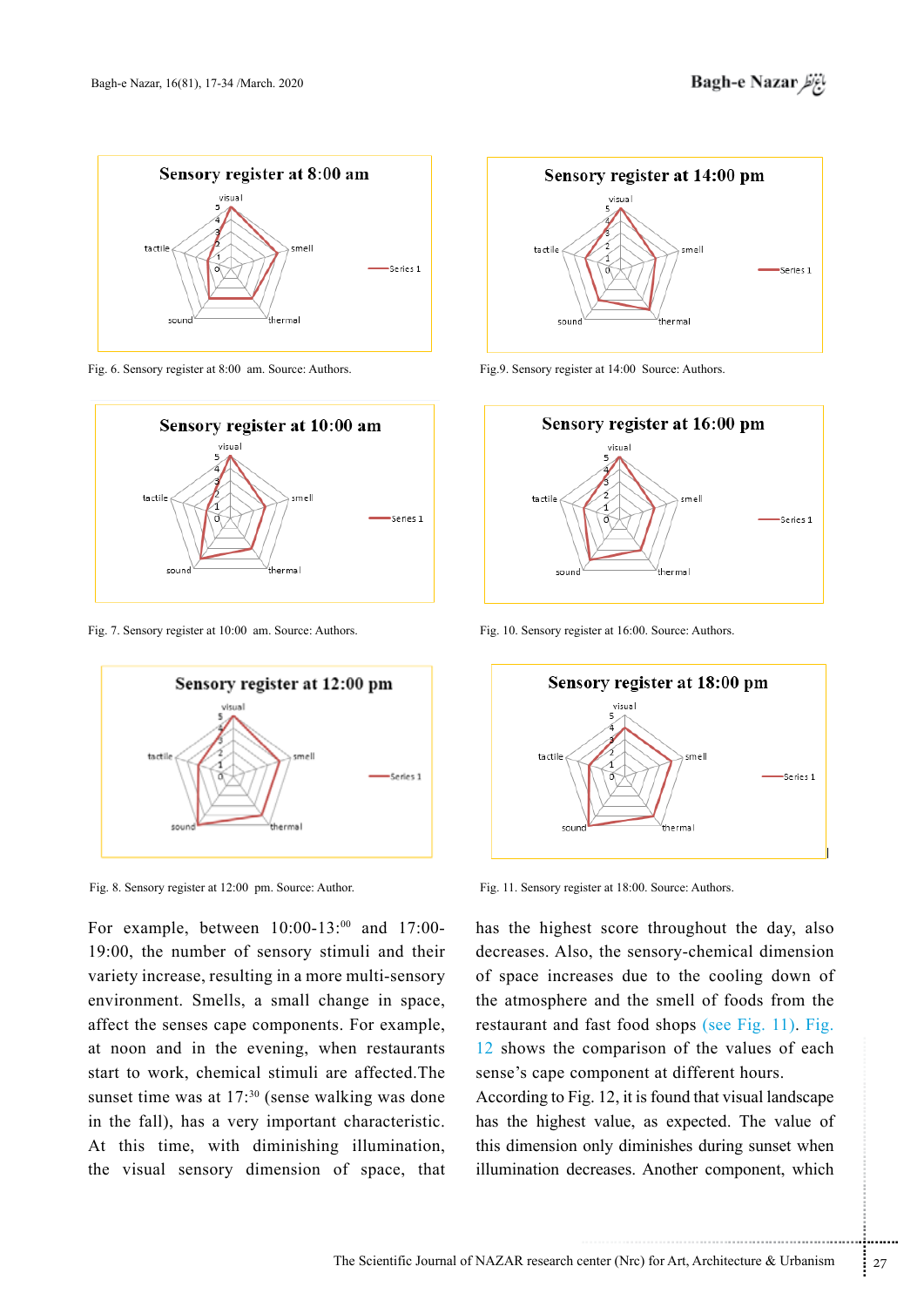

Fig. 12. Comparison of the values of each sense's cape components at different hours. Source: Authors.

has a lot of fluctuations, is soundscape. This is due to diversity in the source of the sound and the scope of perception. The permanent presence of people and noises in the bazaar as the gray sound and background and the voices of the shoppers and caters which fluctuate during the day, are resulting in adversity in soundscape component during the day. For example, at noon when Adhan is played and people are called to prayer in Imam Sadeq and Martyr Sales mosques, the soundscape is heavily .influenced

Another component that fluctuates during the day is a smells cape. In the early hours of the working time, the smell of fresh vegetables, as well as chicken and fish, heavily affect the smells cape. This component diminishes until noon and it increases again when restaurants start to work at noon. This stimulus diminishes in the afternoon until sunset, and increases again at the sunset time when restaurants start to work.

The importance of thermal stimuli has increased as the environment became less desirable. The value of this component increases at the time of sunset when the temperature decreases at  $17$ :<sup>30</sup> to  $20:00$ . Also, moving inside the bazaar and through the covered lanes and passing through the courty and solution affect the thermal stimulus. Another environmental stimulus, which plays less and almost stable role in the environment, is the touch cape. This stimulus has the slightest tension throughout the day and is constant. The touch cape is largely influenced by. individual aspects and can be different between the young and the elderly and between men and women. This is influenced by the individual, and, of course, the lack of arousing curiosity in space is due to frequent experience of this scape, because the desire to touch takes place in order to understand a new experience and to know more about objects, while during the recording of sensory data, an individual has less desire to touch the environment, and he interacts with the environment just with his feet and using visual aspect.

# **• Qualitative assessment of the sense scape** components in the Qazvin market

The use of spider diagrams in the previous section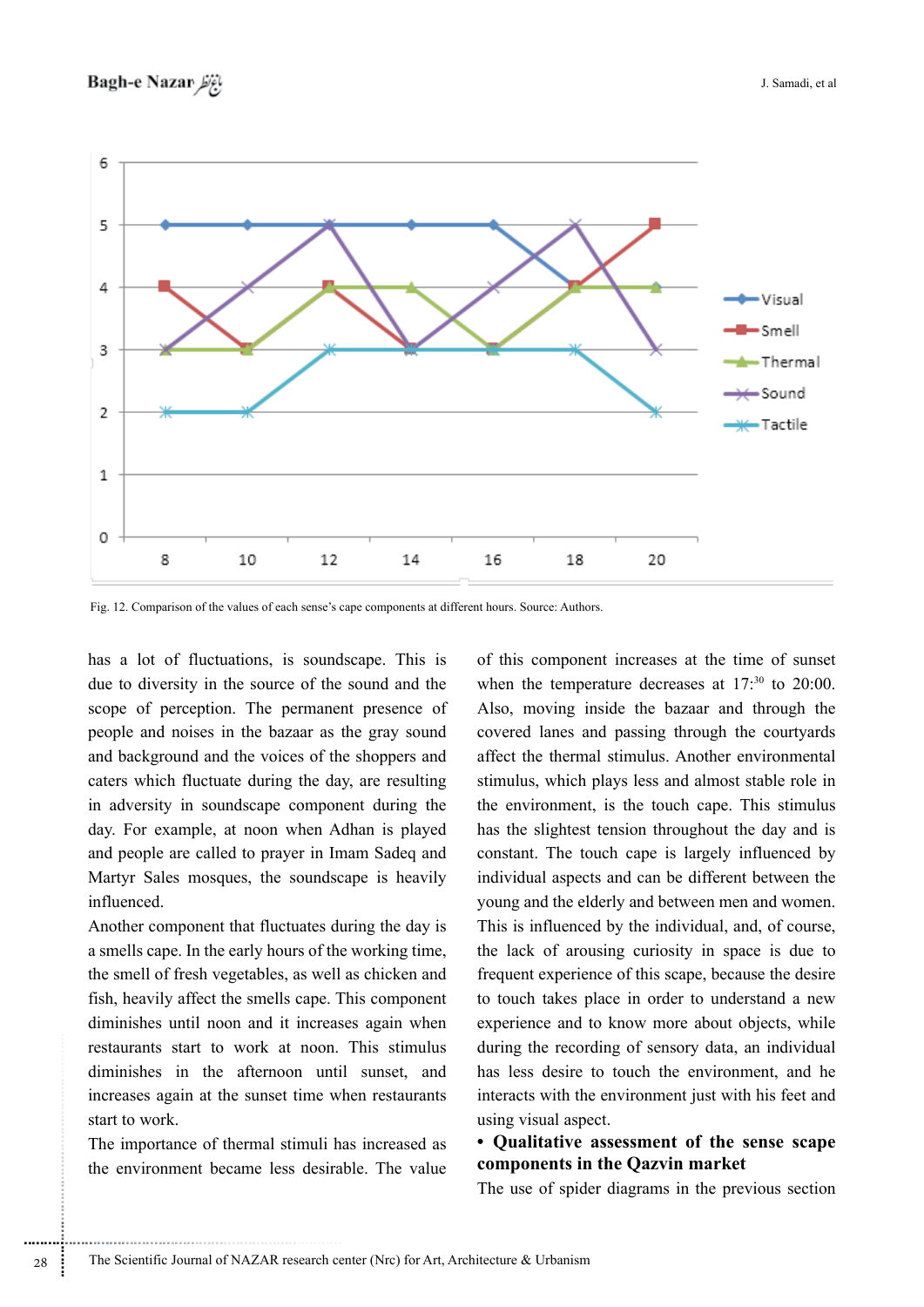was the only way to give multisensory values to spaces. In order to evaluate the attributes and power of each of them in the environment, there is a need to measure each of the stimuli in a twodimensional opposite. Therefore, at this stage, the space is evaluated by registering the stimulus in space based on the two-dimensional quality such as strong or weak, soft or hard, normal or abnormal, etc. Depending on the qualitative conditions of the time of stimuli, each stimulus can be unique or repetitive at a specific time. Therefore, in the case of a repetition in the registration and valuation, the correct average is considered.

To examine each of the sense scape components, they are evaluated in a range of two dominant traits that describe the traits and the strong or weak presence of a stimulus in space. This strong or weak presence is a qualitative criterion of space, and no quantitative measures are defined for it. Fig.s  $13$  to  $17$  show a qualitative assessment of each of the stimuli from the users' point of views. The reason for this is the lack of certain quantitative criteria for assessing some senses such as touch and smell. Also, assessing such space allows one to examine the impact of a stimulus beyond its physical strength and weakness, and necessarily the intensity of a stimulus is not a reason for its impact. For example, an unpleasant smell, though weak and in the background, is described much more annoying than an inappropriate and ugly facade. The stimuli that are presented below are those stimuli that have been repeatedly reported during a period of time by the statistical population during the study of the Qazvin bazaar, and naturally, there may be temporarily other stimuli in the bazaar. In the following section, the stimuli registered by the statistical population are listed in Table 2.

Diagrams clearly describe the qualitative state of the sensory dimensions of space in the Qazvin Bazaar from the users' point of views. Graph 11 illustrates the visual dimensions in the bazaar. As seen in the diagram, most of the visual components of the Qazvin bazaar are "beautiful" and in the same situations in terms of intensity.

On the other hand, undesirable options are evaluated strong, which seems to be due to the existence of visual disturbances caused by advertising and roof structures in various parts of the market, especially in the forage-sellers Rasteh.

Fig. 14 represents the qualitative assessment of the smell's cape in the Oazvin bazaar. It seems that from the users' point of views, most of the smells in the market are attractive due to the variety of uses, and they are placed in the class of desirable and strong smells and create an attractive environment for users. In the study of the frequency of undesirable smells, it was found that the smell of cigarettes, waste and sewage in the forage-sellers Rasteh caused a bad situation in terms of the smell's cape.

Fig. 15 represents the qualitative assessment of soundscape in the Qazvin bazaar. An analysis of this diagram indicates that most of the normal components are weak and abnormal components are strong. Most of the annoying sounds described by the users are related to the shoppers who work in this part of the bazaar. The next annoying sound described by most of the users is related to the caters' voices who work across the market. In this scape, people's humming can be considered as a background sound.

Two Fig.s 16  $\&$  17 are related to the tacti escape and thermals cape. Two opposite words are used just to simply describe the stimuli. The words "soft" and "hard" are chosen to describe tactile descriptors because they are easily understood. Otherwise, words such as (rough and delicate) and (polished and textured) can also be used to describe the tacti escape. What is important about the tacti escape is the proper mixing of opposite traits together and creating diversity in the environment. The thermal and touch dimensions are very similar in this regard, except that the tactile stimuli are often fixed and the thermal stimuli are subject to climatic conditions. What's discussed about ambient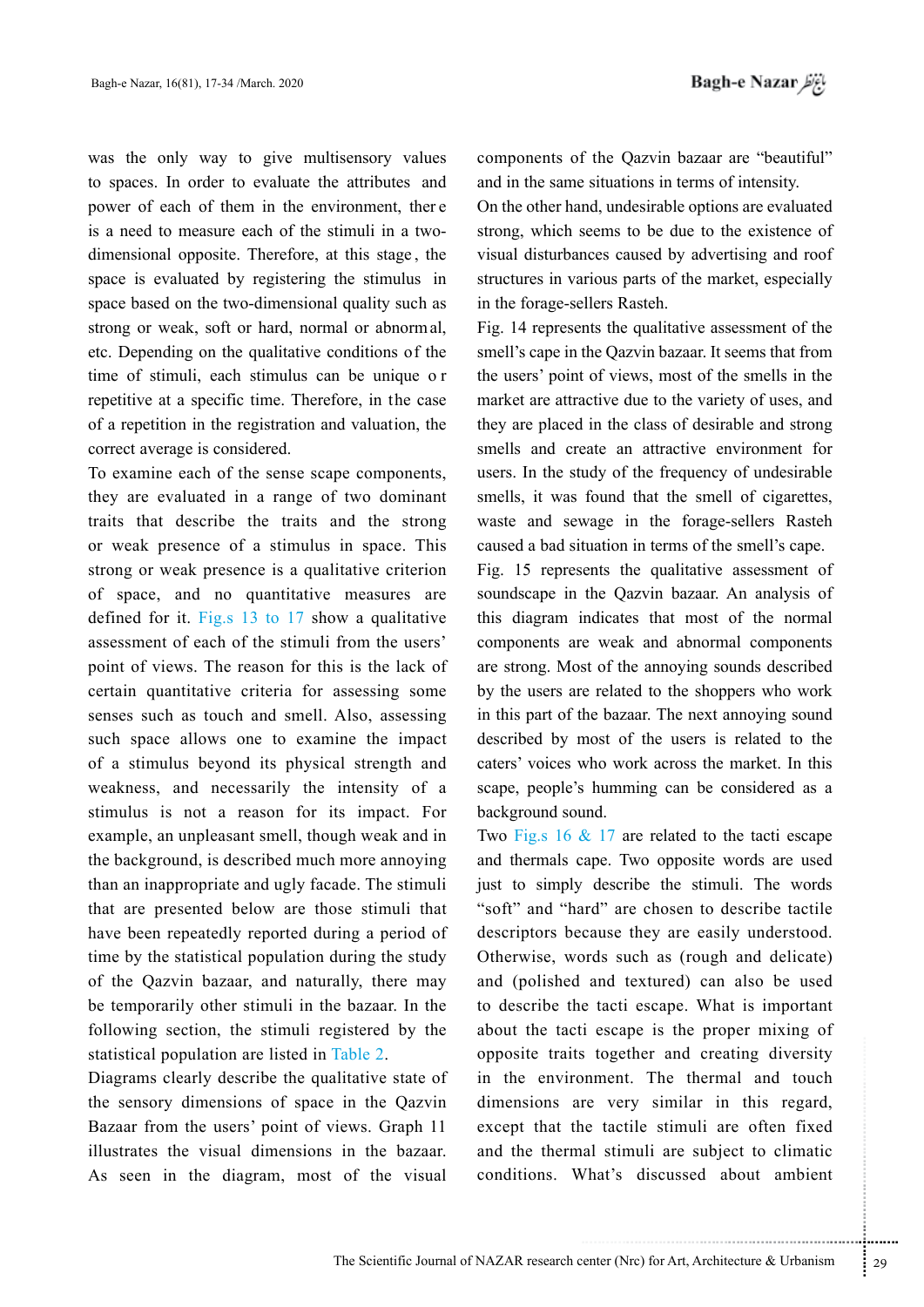Table 2. The recognition of Sensory Planes existing in the different sense's cape components in the Qazvin Bazaar. Source: Authors, 2018.

| Senses cape |                                                                                                                                                                                      |                                                                  |                                                                                                     |                                                                                                                       |                                                                                                        |  |  |  |  |  |
|-------------|--------------------------------------------------------------------------------------------------------------------------------------------------------------------------------------|------------------------------------------------------------------|-----------------------------------------------------------------------------------------------------|-----------------------------------------------------------------------------------------------------------------------|--------------------------------------------------------------------------------------------------------|--|--|--|--|--|
|             | <b>Visual</b>                                                                                                                                                                        | Smell                                                            | <b>Thermal</b>                                                                                      | Sound                                                                                                                 | <b>Tactile</b>                                                                                         |  |  |  |  |  |
| Station 1   | The variety of products,<br>the façade of chambers,<br>the visual disturbances                                                                                                       | Chicken, fish, fruits<br>shops                                   | The temperature differ-<br>ences in rasteh, entranc-<br>es and yards                                | The music, vehicles,<br>sellers' voices and<br>people's humming                                                       | The variety of<br>products, furniture                                                                  |  |  |  |  |  |
| Station2    | The exhaustion of ceiling,<br>the variety of products,<br>the variety of ceiling cov-<br>erage                                                                                       | The smell of fruits,<br>the wall humidity                        | The temperature differ-<br>ences in rasteh, entranc-<br>es and yards                                | Sellers' voice, peo-<br>ple's humming, play-<br>ers                                                                   | variety<br>The<br>- of<br>products with dif-<br>ferent<br>textures,<br>pavement                        |  |  |  |  |  |
| Station3    | The façade of Imam Sadiq Perfumery, waste-<br>(as) mosque, the penum-<br>bra in ceiling, the variety<br>of products, the variety of<br>entrances, the waste                          | water, cigarette                                                 | The temperature differ-<br>ences in rasteh, entranc-<br>es and yards                                | Sellers' voice, peo-<br>humming,<br>ple's<br>sound of Adhan                                                           | The<br>shade<br>on<br>walls, the variety<br>of products with<br>different textures                     |  |  |  |  |  |
| Station4    | The visual disturbances in<br>ceiling, the penumbra in<br>ceiling, the façade of Mar-<br>tyr Sales mosque                                                                            | Dried fruits, dairy<br>products                                  | The temperature differ-<br>ences in rasteh, entranc-<br>es and yards                                | Sellers' voice, peo-<br>ple's<br>humming,<br>sound of Adhan                                                           | eshade<br>Th<br>on<br>walls, the variety<br>of products with<br>different textures                     |  |  |  |  |  |
| Station5    | Visual disturbances and<br>advertising, the exhaus-<br>tion of body, various ceil-<br>ing coverage, sunlight                                                                         | Protein<br>products,<br>birds, kebab                             | Sunlight, the tempera-<br>ture differences in rasteh,<br>entrances and yards                        | Sellers' voice, peo-<br>humming,<br>ple's<br>blacksmith<br>shop,<br>sound of birds                                    | The thatch wall,<br>the rhythm of ceil-<br>ing, wind                                                   |  |  |  |  |  |
| Station6    | The rhythm of ceiling and<br>arches                                                                                                                                                  | Restaurant,<br>the<br>smell of perfumery                         | The temperature differ-<br>ences in rasteh, entranc-<br>es and yards                                | People's<br>humming,<br>caters' voice                                                                                 | The change in wall<br>texture, the shade<br>and the light on<br>ceiling                                |  |  |  |  |  |
| Station7    | The variety of entrances,<br>dome, ornaments, type of of products in per-<br>body                                                                                                    | fumery, wall hu- es and yards<br>midity                          | Cigarette, the smell The temperature differ- People's<br>ences in rasteh, entranc- caters' voices   | humming,                                                                                                              | The full and empty<br>spaces in ceiling,<br>the various prod-<br>ucts with different<br>textures       |  |  |  |  |  |
| Station8    | Penumbra on ceiling, kind Perfumery,<br>of body, Vestibule, the smell of products in ferences in rasteh, and ple's humming<br>variety of products, the perfumery<br>rhythm of bodies | the                                                              | The<br>dif-<br>temperature<br>space of vestibule                                                    | Sellers' voice, peo-                                                                                                  | The full and emp-<br>ty spaces in ceil-<br>ing, the variety of<br>product with dif-<br>ferent textures |  |  |  |  |  |
| Station9    | Trees and grass, the co-<br>ordination of products,<br>fountain, iwan, sunlight,<br>empty and full spaces                                                                            | The smell of grass<br>and trees, smoke of<br>vehicles, fast food | Temperature differences<br>in rasteh, entrances and<br>yards, fountain, sunlight,<br>shade of trees | People's<br>humming,<br>the sounds from cop-<br>persmiths,<br>sellers'<br>voices, players                             | Trees and grass,<br>variety of<br>the<br>products with dif-<br>ferent<br>textures.<br>fountain, wind   |  |  |  |  |  |
| 10          | Station Doem, iwans, illumina- Trees and grass<br>tion, pond, trees, rhythm,<br>ornaments                                                                                            |                                                                  | Temperature differences<br>in rasteh, entrances and<br>yards, fountain, sunlight                    | The sound of Adhan<br>(great reduction of co, trees and grass,<br>sound variety in the fountain, wind<br>environment) | The shade of porti-                                                                                    |  |  |  |  |  |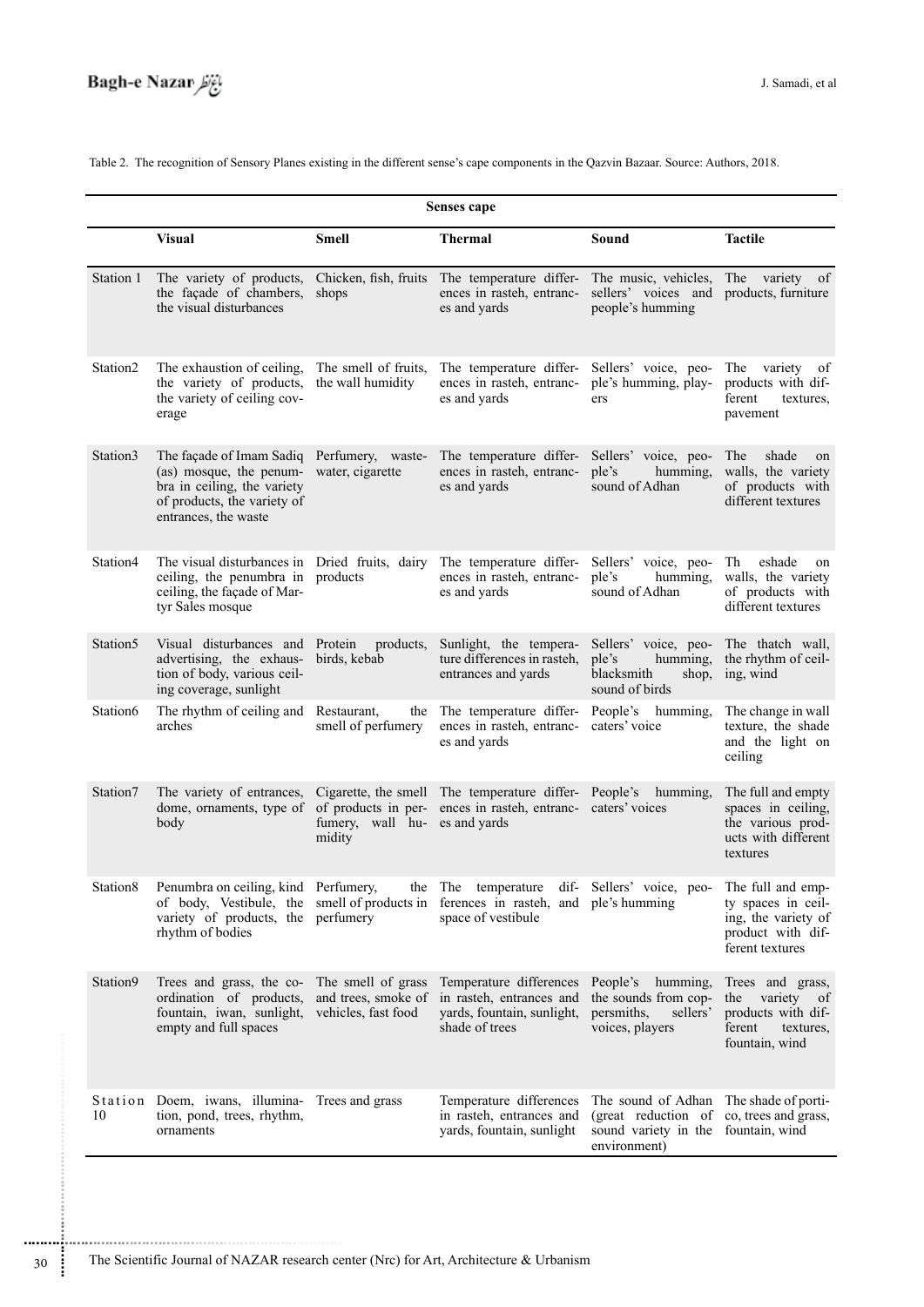

Fig. 13. Qualitative assessment of planes of visual stimuli. Source: Authors.



Fig. 15. Qualitative assessment of planes of sound stimuli. Source: Authors.

temperature and thermal stimuli is to maintain the climatic comfort of the environment.

# **Conclusion**

Looking at old parts of the city, it is found that each of these parts was a multisensory place at its time. Covered bazaars that are valuable relics from the pre-modern era can be compared to modern shopping malls and shopping centers. Covered bazaars contained all sensory stimuli.



Fig. 14. Qualitative assessment of planes of chemical stimuli. Source: Authors.



Fig. 16. Qualitative assessment of planes of thermal stimuli. Source: Authors.

e difference in this space tangible in<br>
ns. The combination of light and the<br>
bodies evokes movement, even in<br>
hese places. The rhythmic sound of<br>
ed by coppersmith, the smell of food<br>
colorful fabrics in draperies create<br> The division of guilds in these bazaars has led to less interference between the sensory domains. The covered space of these bazaars, which connects with a non-enclosed environment such as squares, makes the temperature difference in this space tangible in different seasons. The combination of light and the rhythms of the bodies evokes movement, even in the bodies of these places. The rhythmic sound of the hammer used by coppersmith, the smell of food and spices and colorful fabrics in draperies create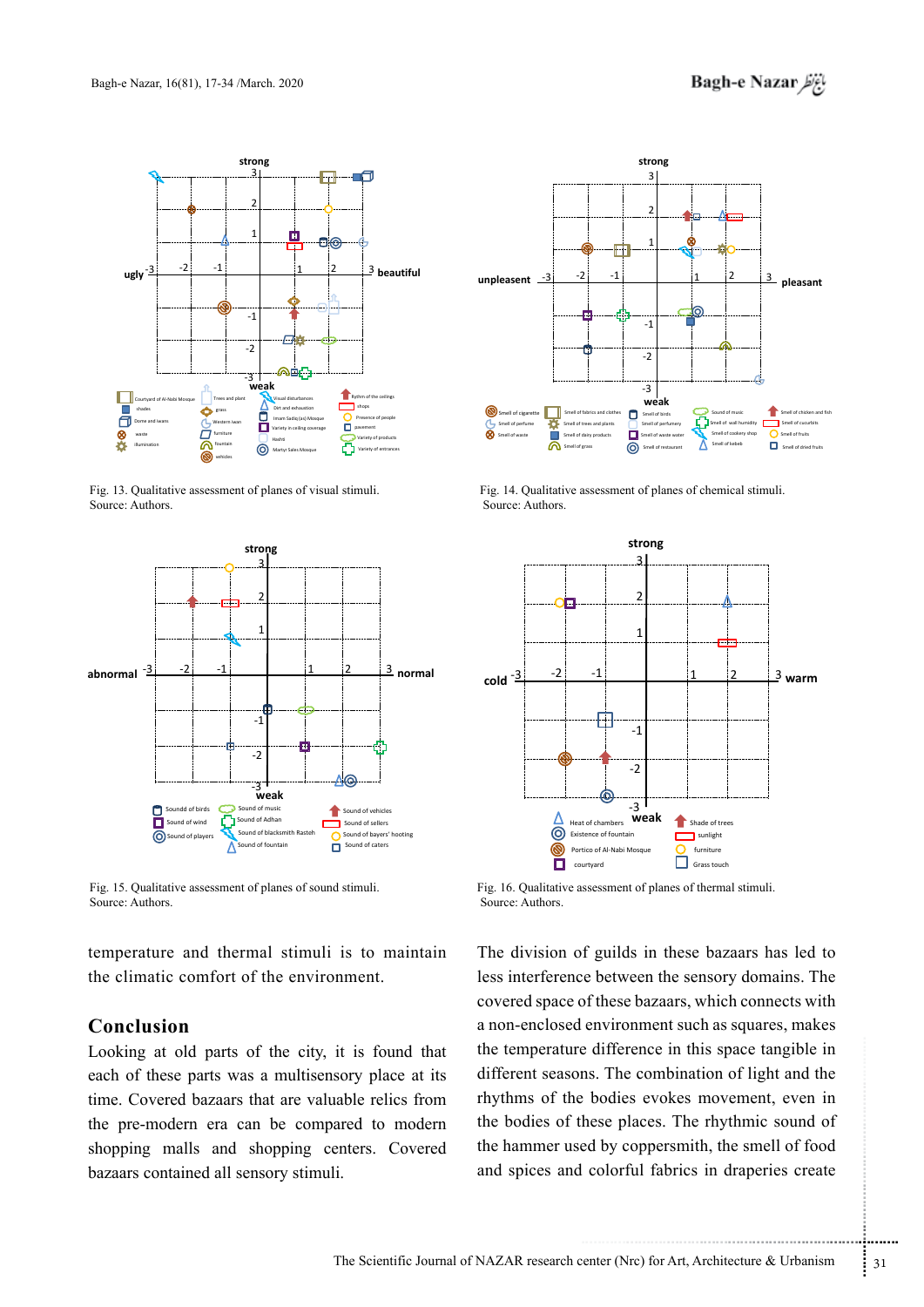an admirable symphony of various senses that are not comparable with those in contemporary passages. The use of air conditioners, music, and intense light reflected by showcases are just the sensory stimuli in contemporary passages, which make these places fictitious and tedious in such a way that none of the existing stimuli can represent activities in space. The identity of the senses cape of the cities has been diminished, and this is one of the problems made in our urban areas by the advent of modernism and minimalism. The continuous investigation of Qazvin bazaar over a period of one month showed that there is a mutual relationship between activity and sensory changes, and each activity has its own unique sensory space. The evaluation of sensory stimuli indicated that sound and chemical stimuli were two stimuli affecting the sensory perception of the bazaar. These two stimuli had the most changes throughout the day, and changes in them results in changes in sensory identity of the space. In contrast, visual and tactile stimuli were relatively stable stimuli in space. The reason for the fact can be attributed to the physical nature of these stimuli.

The qualitative assessment of the descriptors of the senses cape components also showed that most of the visual components in the Qazvin bazaar are beautiful and in terms of intensity, they are in the same situation. It was found that most sensory descriptors are in the form of two visual and chemical components, which heavily affect the bazaar. The findings of this research are consistent with the findings of previous studies (Soleimani; Aftab; Asadi & Majnoony., 2017; Barati and Kakavand, 2013; Lotfi & Zamani,  $2015$ . What is common among these findings is that senses cape components are directly effective in better perception of the environment, and also provide an opportunity for other behaviors and qualities. The presence of these sensory qualities makes people use that space more. The existence of five senses cape components in a man-made environment, such as traditional and old bazaars,

creates "identity" and can play an important role in "urban and architectural sustainability" of urban spaces.

In general, it can be argued that sensory symbols and sensory stimuli in the bodies of cities and architectural spaces, can be effective in perception and recognition of space. The isolation of our senses in cities and architectural spaces has resulted in forgetting of our senses in daily life and also, they gradually lost their role in the social life of urban spaces. The sensory symbols may have the greatest effect on the perceptual aspects of space, but it is impossible to ignore the effect of the sensory dimensions of space on social, human, and aesthetic dimensions. Perhaps an obvious example of this can be seen in developing a. sense of belonging in the historical bazaars as compared to new commercial centers. A comparative study between them shows that aesthetic aspects are not limited to visual dimensions and their scope can be developed and they can be replaced by the term "sensory pleasure". This pleasure includes more vast dimensions of visual aesthetics and can be used in the form of design patterns for urban spaces, especially new commercial centers.



Fig. 17. Qualitative assessment of planes of tactile stimuli. Source: Authors.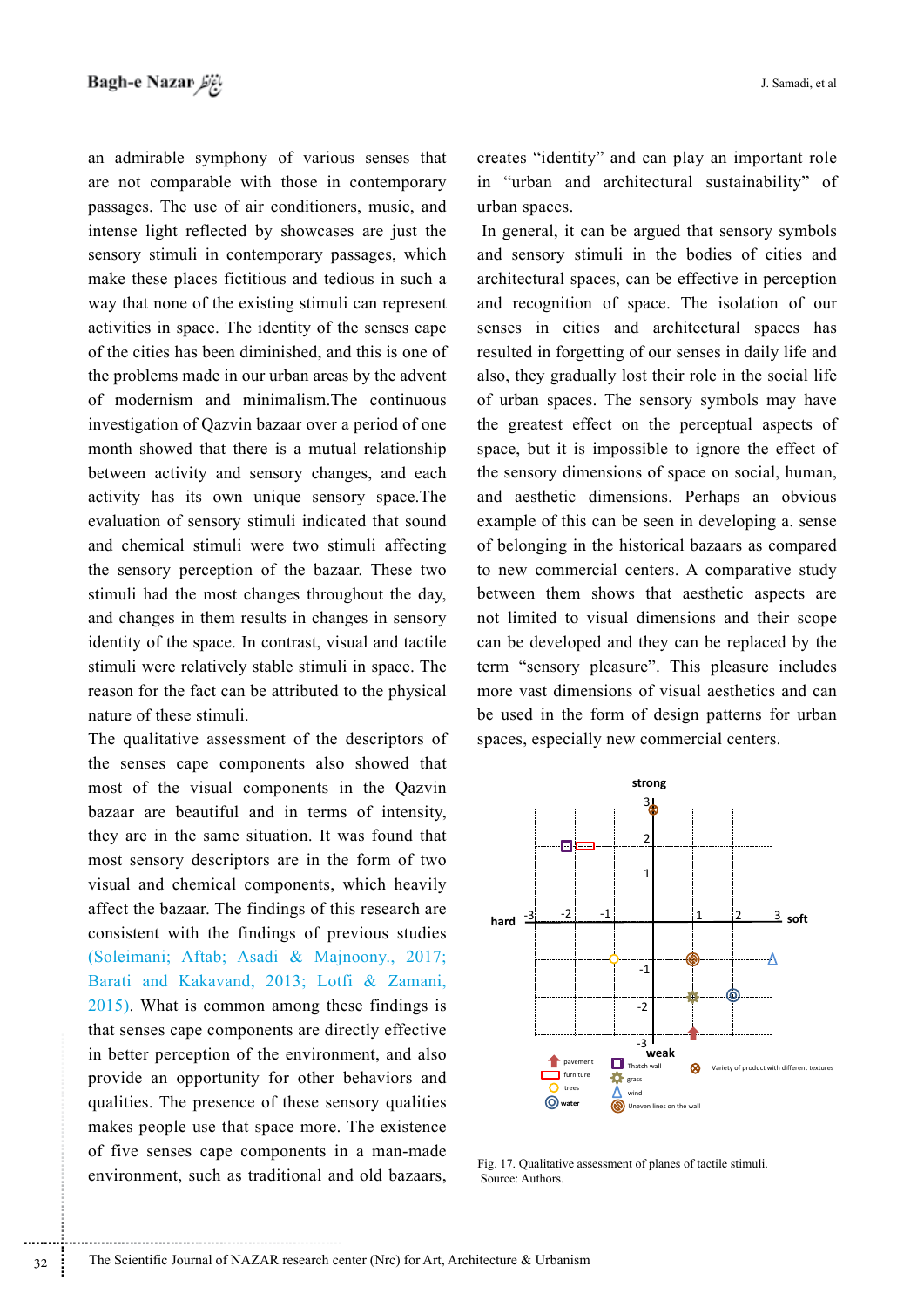

Fig. 18. Sensory perception model in Iranian traditional bazaars according to the assessment of sensory descriptors of space. Source: Authors, 2018.

#### **Endnote**

1. Rasteh Bazaar: It refers to the main passageway with shops of the same guilds.

## **Reference List**

· Abbasi, Z., Habib, F. & Mokhtabad Amiri, S. M. (2015). Formulation of Principles and Criteria of Space Perception in the Architecture of Traditional Bazaars, Journal of Urban Management, 14, (39), 291-316.

• Atkinson, R. L. (2012). introduction to psychology. (H. Ebrahimi Moghadam, Trans.). Second Edition, Tehran: Farabi Publications.

· Barati, N. & Kakavand, E. (2013). Comparative Assessment of the Quality of Urban Residential Environment, with an Emphasis on the citizens' mental image (Case study: Qazvin city), Journal of Honar-ha-ye Ziba, (18), 25-32.

• Berque, A. (2008). Landscape, Location, History (M. Mansouri, Trans.) Bagh-e Nazar (9), 81-90.

• Campbell, R. (2002). Barcelona. Boston Globe. Ritrived from www.bostww.boston.com.

• Carmona, M., Tim, T. Oc. & Tiesdell, S. (2003). Public Places, Urban Spaces, the Dimensions of Urban Design. Londan: Architectural press.

· Daviran, I., Khodaei, D., Gholami, S. & Daneshdoost, M. (2012). Sanjesh-e moalefe-ha-ye asayesh-e basari dar manzar-e shahri ba takid bar mahalley-e hoseyniye-ye azam-e zanjan] [Measurement of Visual Comfort Components in Urban Landscape (Emphasis on

Hussainiyeh Azam Neighborhood, Zanjan]. Journal of Geography and Urban Studies, 1 (3), 21-49.

· Degen, M. M. (2008). Sensing Cities: Regenerating Public Life in Barcelona and Manchester. London: Routledge studies in Human Geography.

· Golkar, K. (2008). Conceptual Evolution of Urban Visual Environment: From Cosmetic Approach Through to Sustainable Approach. Journal of Environmental Scinces, 5(4), 95-113.

· Habibi. L.& Mahmoudi Patti, F. (2017). From Bazaar to Passage: An Analysis of the Evolution of Modern Commercial Spaces in Tehran, Journal of Bagh-e Nazar, 14(49), 52-43.

• Hall, E. (2006). The hidden dimension (M. Tabibian, Trans.). Tehran: Tehran University Press.

· Hanachi, P. & Azadarmaki, M. (2012). Visual Perception of Chizar Neighborhood by Chizari Adolescents, Journal of Studies ON Islamic-Iranian City, (7), 87-98.

• Hazreena, H. (2010). Using the sensory garden as a tool to enhance the educational development and social interaction of children with special needs. Support for Learning, 25(1), 25-41.

• Holl, S. (1994). Phenomenal zones. In Questions of Perception: Phenomenology of Architecture (pp. 40-42). Tokyo: AU Punl.

· Iravani, M. & Khoda Panahi, M. K. (2018). Sensation and Perception psychology. Tehran: SAMT Publication.

• Lotfi, A. & Zamani, B. (2015). The effect of Sensescape criteria in quality of Equipped Community Spine (Case study: Isfahan, Aligholiagha spine). Journal of Urban Studies, 14(13), 43-563.